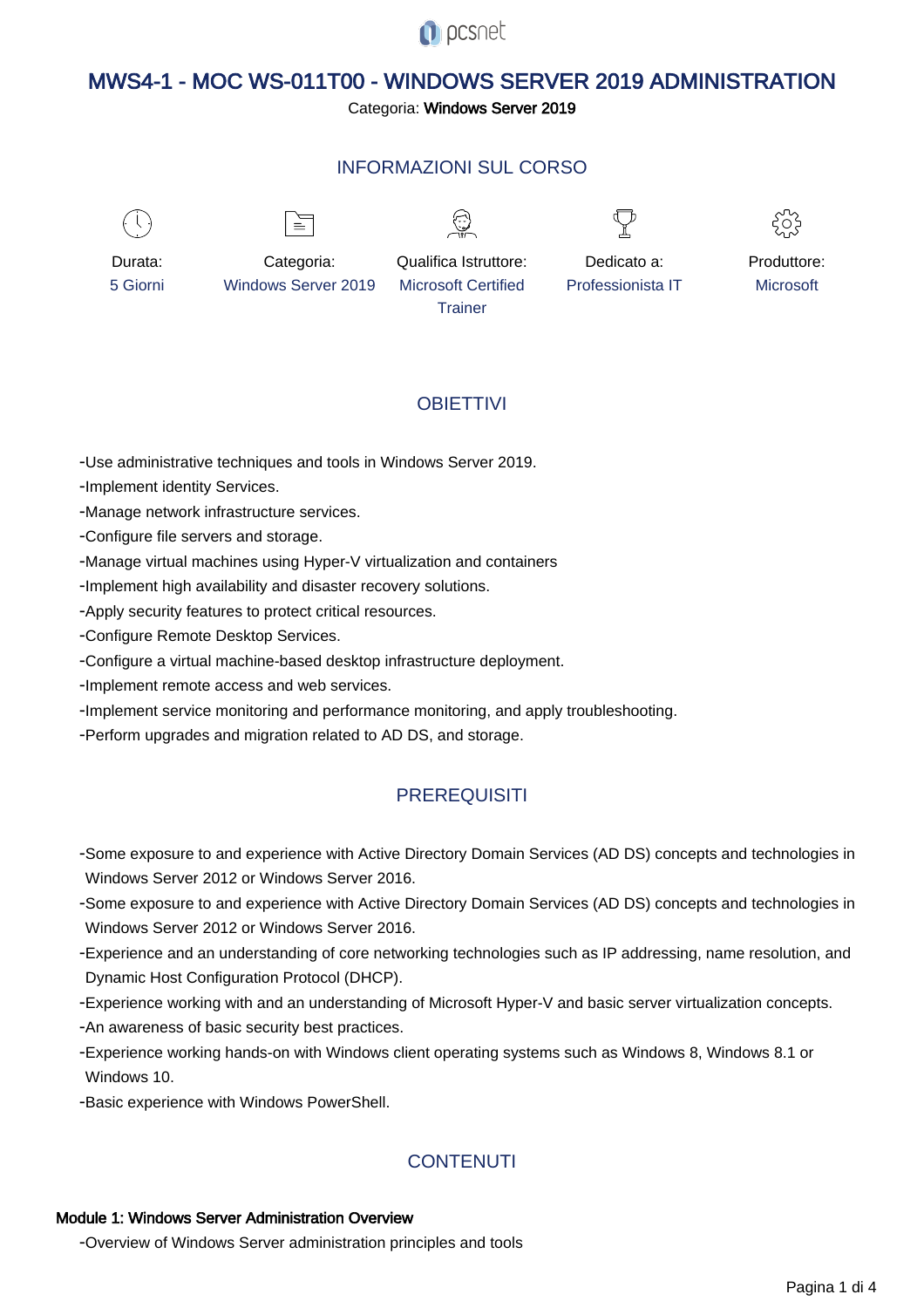

- Introducing Windows Server 2019

- Windows Server Core Overview

#### Lab : Deploying and configuring Windows Server

- Deploying and configuring Server Core

- Implementing and using remote server administration

#### Module 2: Identity Services in Windows Server

- Overview of AD DS
- Deploying Windows Server domain controllers
- Overview of Azure AD
- Implementing Group Policy
- Overview of Active Directory Certificate Services

#### Lab : Implementing identity services and Group Policy

- Deploying a new domain controller on Server Core
- Configuring Group Policy
- Deploying and using certificate services

#### Module 3: Network Infrastructure services in Windows Server

- Deploying and managing DHCP
- Deploying and managing DNS services
- Deploying and managing IPAM

#### Lab : Implementing and configuring network infrastructure services in Windows Server

- Deploying and configuring DHCP
- Deploying and configuring DNS

#### Module 4: File Servers and Storage management in Windows Server

- Volumes and file systems in Windows Server
- Implementing sharing in Windows Server
- Implementing Storage Spaces in Windows Server
- Implementing Data Deduplication
- Implementing iSCSI
- Deploying Distributed File System

## Lab : Implementing storage solutions in Windows Server

- Implementing Data Deduplication
- Configuring iSCSI storage
- Configuring redundant storage spaces
- Implementing Storage Spaces Direct

## Module 5: Hyper-V virtualization and containers in Windows Server

- Hyper-V in Windows Server
- Configuring VMs
- Securing virtualization in Windows Server
- Containers in Windows Server
- Overview of Kubernetes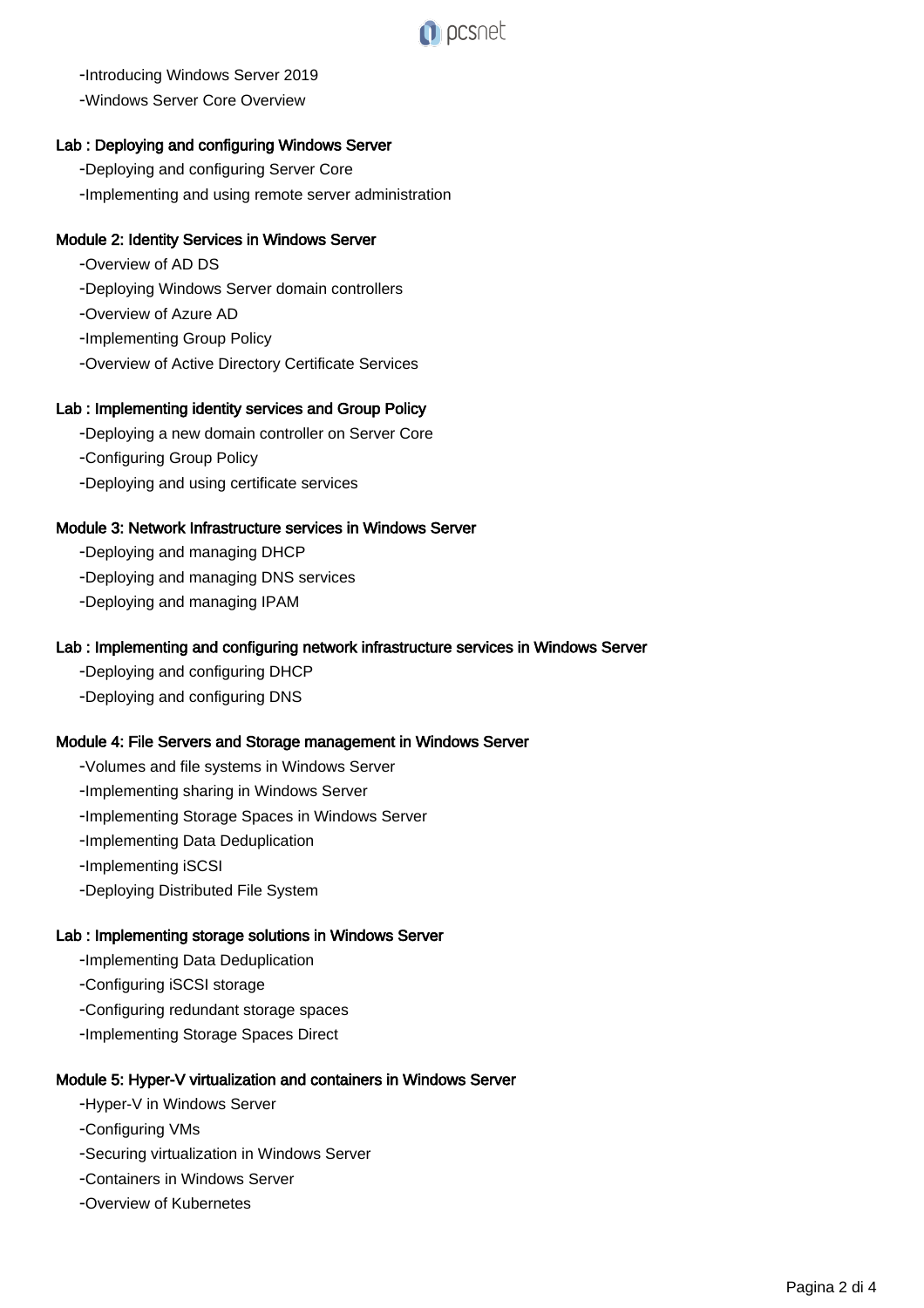

#### Lab : Implementing and configuring virtualization in Windows Server

- Creating and configuring VMs
- Installing and configuring containers

#### Module 6: High Availablity in Windows Server

- Planning for failover clustering implementation
- Creating and configuring failover cluster
- Overview of stretch clusters
- High availability and disaster recovery solutions with Hyper-V VMs

#### Lab : Implementing failover clustering

- Configuring iSCSI storage
- Configuring a failover cluster
- Deploying and configuring a highly available file server
- Validating the deployment of the highly available file server

#### Module 7: Disaster recovery in Windows Server

- Hyper-V Replica
- Backup and restore infrastructure in Windows Server

#### Lab : Implementing Hyper-V Replica and Windows Server Backup

- Implementing Hyper-V Replica
- Implementing backup and restore with Windows Server Backup

#### Module 8: Windows Server security

- Credentials and privileged access protection in Windows Server
- Hardening Windows Server
- Just Enough Administration in Windows Server
- Securing and analyzing SMB traffic
- Windows Server update management

#### Lab : Configuring sercurity in Windows Server

- Configuring Windows Defender Credential Guard
- Locating problematic accounts
- Implementing LAPS

#### Module 9: Remote Desktop Services in Windows Server

- Remote Desktop Services Overview
- Configuring a session-based desktop deployment
- Overview of personal and pooled virtual desktops

#### Lab : Implementing RDS in Windows Server

- Implementing RDS
- Configuring RemoteApp collection settings
- Configuring a virtual desktop template

#### Module 10: Remote access and web services in Windows Server

- Overview of RAS in Windows Server
- Implementing VPNs
- Implementing NPS